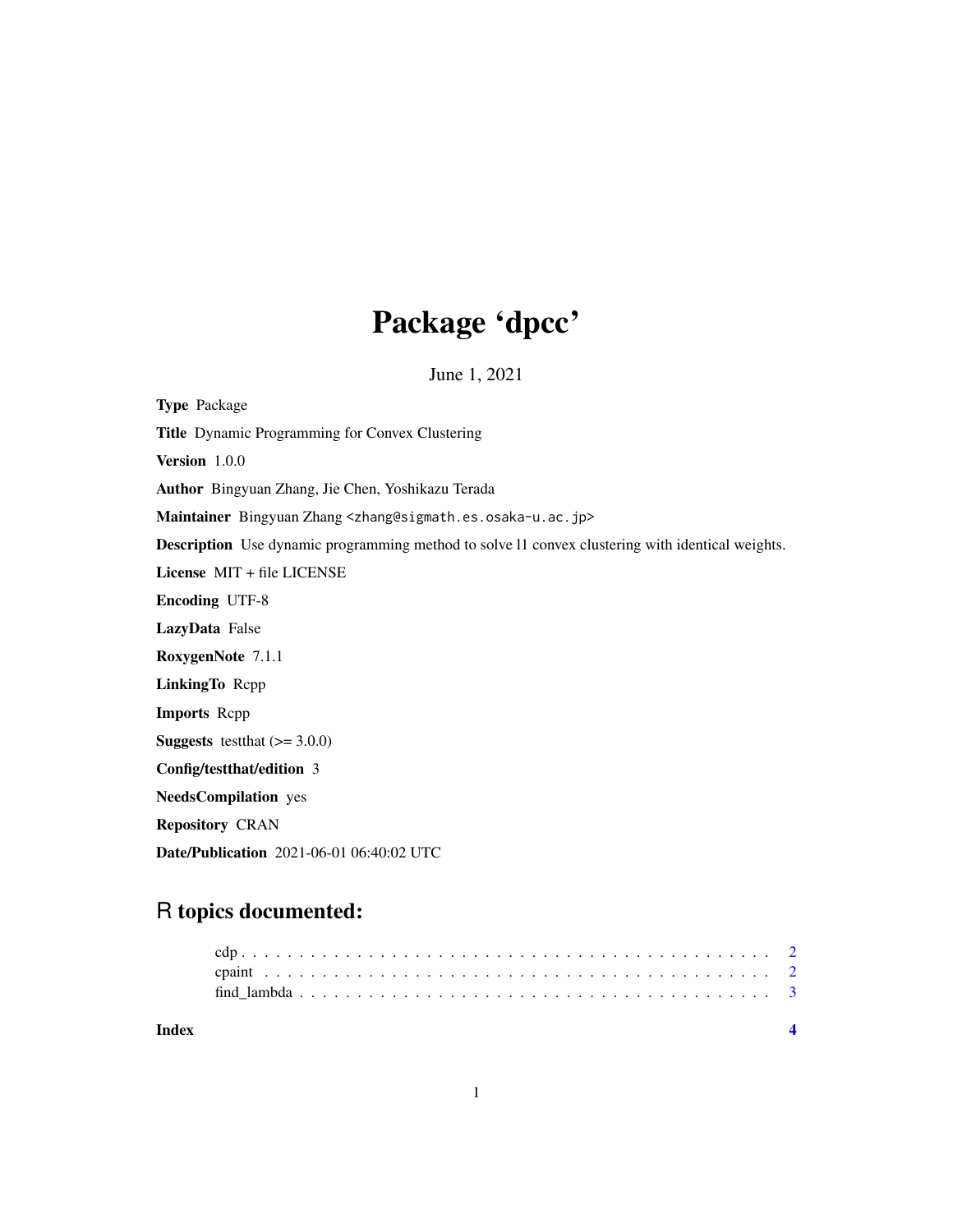#### <span id="page-1-0"></span>Description

L1 convex clustering with a single lambda.

#### Usage

cdp(X, lam)

#### Arguments

|                 | a data matrix of $n * p$ or a data vector with length n. |
|-----------------|----------------------------------------------------------|
| 1 <sub>am</sub> | a tuning parameter.                                      |

#### Details

A list with length p equal to the dimension of the data matrix. Each dimension includes a vector of the estimated centroids.

#### Value

the estimated centroids.

#### Examples

```
# generate a data matrix with n = 10 and p = 2.
X = matrix(rnorm(10*2), 10, 2)lam = find_lambda(X)/2# set a tuning parameter lambda.
cdp(X, lam)
```
cpaint *L1 convex clustering with a lambda sequence.*

#### Description

L1 convex clustering with a lambda sequence.

#### Usage

cpaint(X, lam)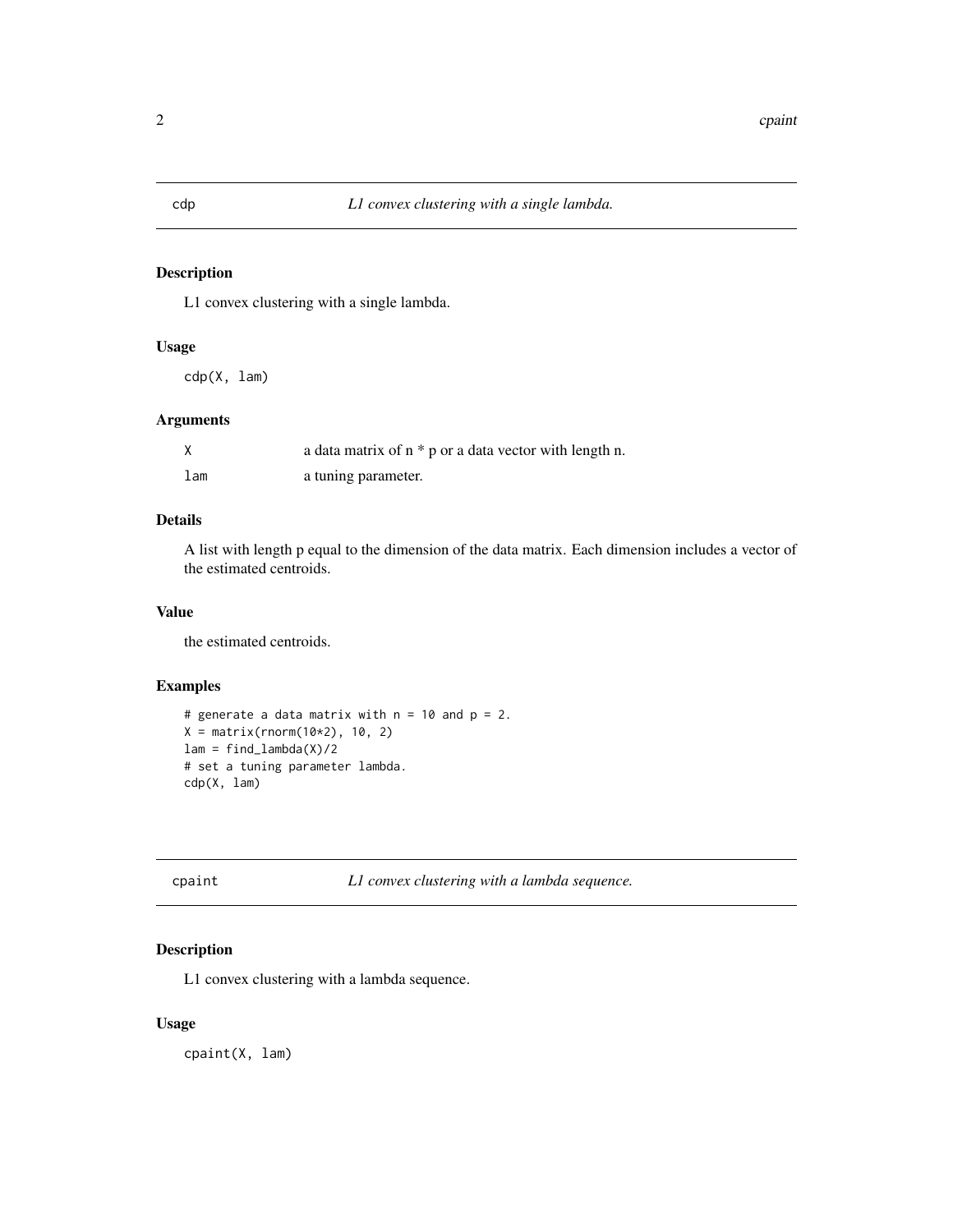#### <span id="page-2-0"></span>find\_lambda 3

#### Arguments

|     | a data matrix of $n * p$ or a data vector with length n. |
|-----|----------------------------------------------------------|
| lam | a sequence of lambdas.                                   |

#### Details

A list with length p equal to the dimension of the data matrix. Each dimension includes a sequence of vectors. Each vector includes the estimated centroids with a certain tuning parameter lambda.

#### Value

A sequence of estimated centroids.

#### Examples

```
# generate a data matrix with n = 10 and p = 2.
X = matrix(rnorm(10*2), 10, 2)# set the biggest lambda in the sequence.
lam_max = find_lambda(X)# set the length of the sequence.
K = 10# equally separate the sequence with K.
Lam = sapply(1:K, function(i) i/K*lam_max)
cpaint(X,Lam)
```
find\_lambda *Return the lambda which causes all the points become fused into one cluster.*

#### Description

Return the lambda which causes all the points become fused into one cluster.

#### Usage

find\_lambda(X)

#### Arguments

 $X$  data matrix of  $n * p$ 

#### Value

the biggest lambda

#### Examples

 $X = matrix(rnorm(3*2), 3, 2)$ find\_lambda(X)